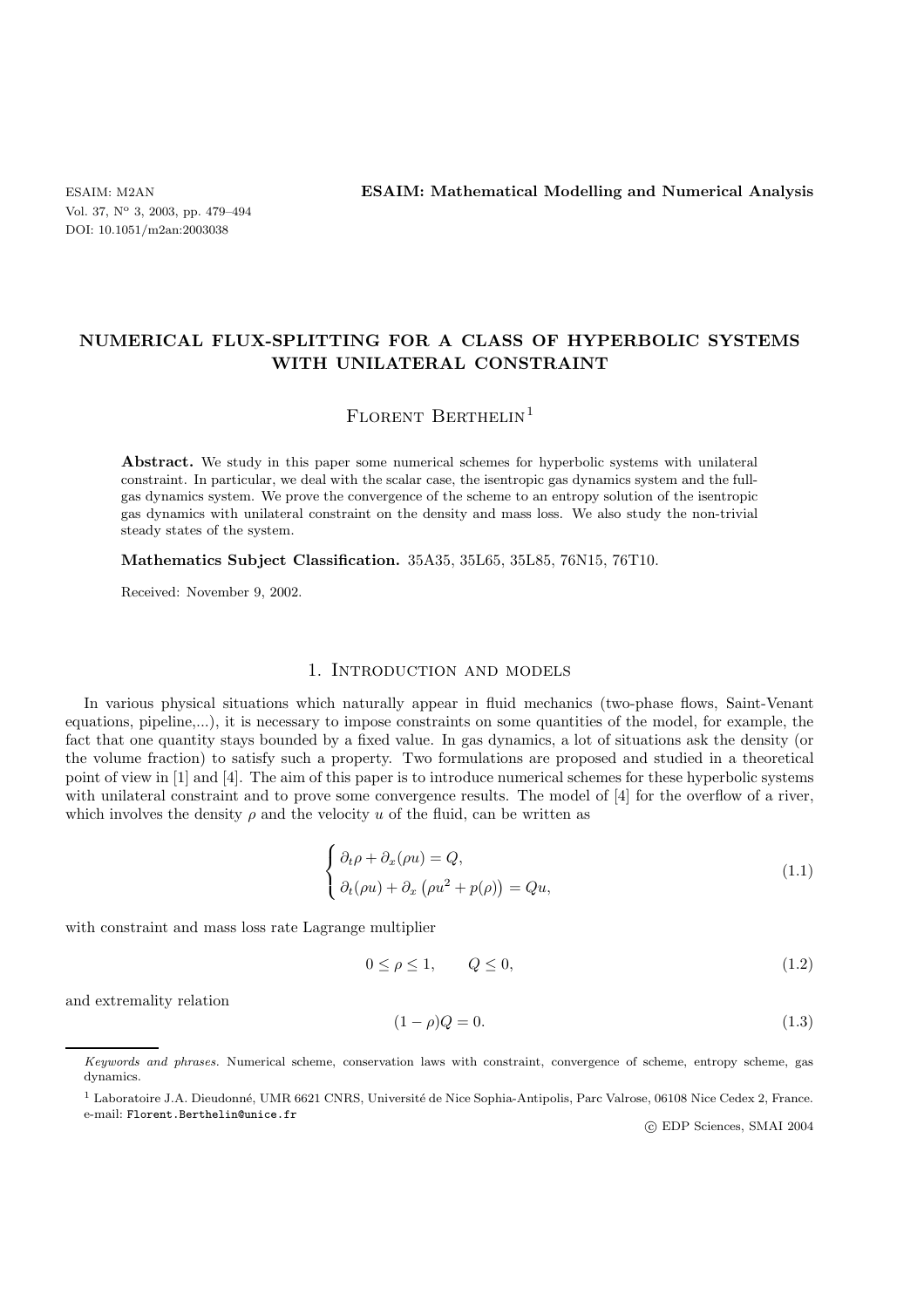The term Q represents the lost mass. Existence and weak stability of suitable weak solutions is obtained in [4] in the pressureless case  $p(\rho) = 0$  and for the  $\gamma$ -law  $p(\rho) = \kappa \rho^{\gamma}$ .

In the present article, we study a class of hyperbolic system with unilateral constraint including this example. They are written as

$$
\partial_t U + \partial_x F(U) = Q \frac{U}{U_1},\tag{1.4}
$$

where  $U = (U_1, \dots, U_n) \in \mathbb{R}^p$ ,  $F : \mathbb{R}^p \to \mathbb{R}^p$ , and by definition

$$
\frac{U}{U_1} = \left(1, \frac{U_2}{U_1}, \cdots, \frac{U_N}{U_1}\right),\,
$$

and with constraint and mass loss rate Lagrange multiplier

$$
0 \le U_1 \le 1, \qquad Q \le 0,\tag{1.5}
$$

and extremality relation

$$
(1 - U_1) Q = 0. \t\t(1.6)
$$

The term Q is the lost of the quantity  $U_1$  which have to stay lesser than 1. The term  $Q \frac{U}{U_1}$  is for conservation reasons, the lost of the quantity U. There is a theoretical problem of definition as soon as  $U_1 = 0$ . We will come back on it in Section 2. The system  $(1.1)$ – $(1.3)$  is an example of such problem with  $U = (\rho, \rho u)$  and  $F(U)=(\rho u, \rho u^2 + p(\rho)).$ 

The aim of this paper is to give a theoretical background for such system and some numerical flux-splitting schemes compatible with this theory. The remainder of the paper is organized as follows. In Section 2, we present the necessary theoretical weak formulation and some numerical schemes which are compatible with it. We also treat the scalar case  $(p = 1)$ . In Section 3, we study the isentropic system of Euler. In particular, we establish the convergence of a flux-splitting scheme with constraint to an entropy solution to the problem with mass loss. In Section 4, we analyze the steady states which are connected to this system with a source term. Finally, in Section 5, we briefly present an other example of system in this class of model, that is the full system of gas dynamics with constraints.

We also refer to  $[10, 11, 18]$  and  $[20]$  for other theoretical problems with constraints.

## 2. General formulations

In this section, we first present a theoretical weak formulation in order to take into account the extremality relation (1.6) with the use of entropy inequalities. Then, we propose a numerical scheme which is compatible with the theoretical formulation. It is based upon a splitting and a projection onto the constraint states. We prove that an entropy method for an evolution problem without constraint gives an entropy method associated to the entropy formulation with a constraint. Finally, we study the scalar case.

## 2.1. **Theoretical weak formulation**

We notice in [4] that we have to give a suitable sense to the products  $Qu$  in (1.1) and  $\rho Q$  in (1.3), because  $Q$ is only a measure, and  $\rho$ , u can be discontinuous. We provide the following entropy weak formulation of the problem, that involves what we call entropy weak products. The idea is to introduce a different velocity  $v(t, x)$ for the lost matter, and to write the system

$$
\begin{cases} \partial_t \rho + \partial_x (\rho u) = Q, \\ \partial_t (\rho u) + \partial_x (\rho u^2 + p(\rho)) = Qv, \end{cases}
$$
\n(2.1)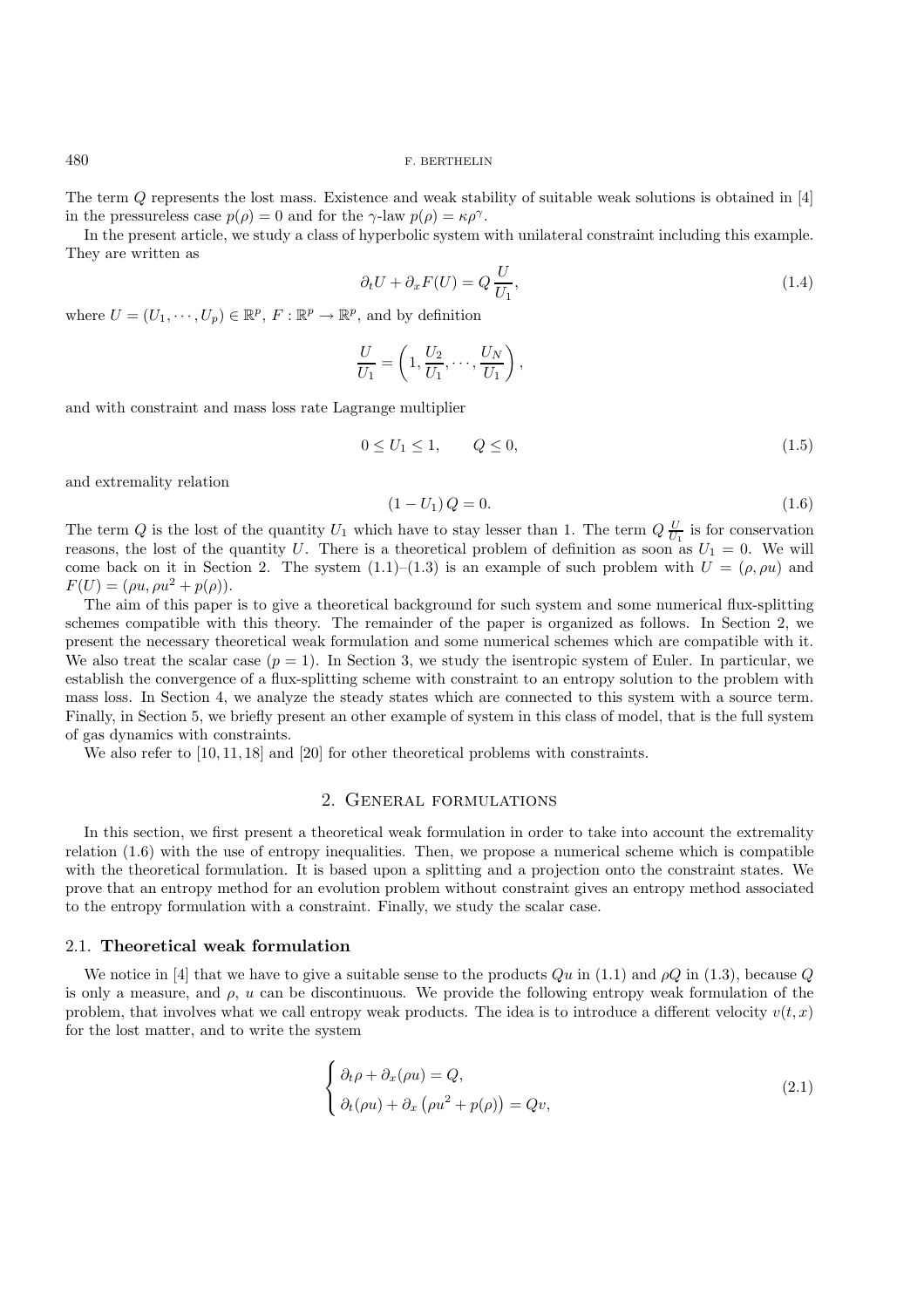with as before

$$
0 \le \rho \le 1, \qquad Q \le 0. \tag{2.2}
$$

We take  $v \in L^{\infty}(Q)$ , so that the product  $Qv$  is well-defined as a measure. We need then to formulate in a weak sense that  $Qv = Qu$ , and that  $Q\rho = Q$ . In order to do so, we require the family of entropy weak product inequalities

$$
\partial_t \eta_S(\rho, u) + \partial_x G_S(\rho, u) \le Q \eta'_S(1, v) \cdot (1, v), \tag{2.3}
$$

for any convex entropy  $\eta_s$  in a suitable family parametrized by a convex function S, where  $G_S$  is its entropy flux, and  $\eta'_{S}$  is its derivative with respect to  $(\rho, \rho u)$ . Since v, by definition, is defined Q a.e., the term on the right-hand side of  $(2.3)$  is well-defined. Indeed,  $(2.1)$ – $(2.3)$  is a weak formulation of  $(1.1)$ – $(1.3)$ .

We extend this formulation to more general system in introducing the following entropy weak product formulation. We introduce  $V(t, x)$  for the lost matter where  $V = (1, V_2, \dots, V_p) \in \mathbb{R}^p$  with  $V \in L^{\infty}(Q)$ , and write the system as  $\partial_t U + \partial_x F(U) = Q V,$  (2.4)

with

$$
0 \le U_1 \le 1, \qquad Q \le 0. \tag{2.5}
$$

In particular, it overcomes the problem of definition for  $U/U_1$  when  $U_1 = 0$ . In order to have in a weak sense

$$
QU_1 = Q,
$$
 and  $QV = Q\frac{U}{U_1},$  (2.6)

we require a solution  $(U, V, Q)$  of  $(2.4, 2.5)$  to satisfy the entropy inequalities

$$
\partial_t \eta(U) + \partial_x G(U) \le Q \eta'(1, V_2, \cdots, V_p) \cdot (1, V_2, \cdots, V_p),\tag{2.7}
$$

for a sufficient family of entropies  $(\eta, G)$  associated to the system (1.4), and  $\eta'$  is its derivative with respect to  $U$ .

For a system with a strong entropy, for which we can prove *a priori* the condition

$$
QV = Q\frac{U}{U_1},\tag{2.8}
$$

it gives a weak formulation of the problem thanks to the result.

**Proposition 2.1.** For a system such that there exists an entropy  $\eta$  of class  $C^2$  and such that  $\eta''$  is positive *definite, then the formulation*  $(2.4)$ *,*  $(2.5)$ *,*  $(2.7)$ *, with the condition*  $(2.8)$ *, is a weak formulation for*  $(1.4)$ *–* $(1.6)$ *.* 

*Proof.* We assume having a sufficiently smooth solution to  $(2.4)$ ,  $(2.5)$ ,  $(2.7)$ . Multiplying  $(2.4)$  by  $\eta'(U)$  and comparing with (2.7), we get

$$
Q \left[ \eta'(U_1, U_2, \cdots, U_p) - \eta'(1, V_2, \cdots, V_p) \right] \cdot (1, V_2, \cdots, V_p) \leq 0.
$$

We assume the condition (2.8), thus

$$
Q \eta'(U_1, U_2, \cdots, U_p) = Q \eta'(U_1, U_1 V_2, \cdots, U_1 V_p),
$$

which leads to

$$
Q\left[ (U_1 - 1) \int_0^1 \eta''(\vartheta_t) \cdot (1, V_2, \cdots, V_p)^2 dt \right] \le 0,
$$

with

$$
\vartheta_t = (1-t)(1, V_2, \cdots, V_p) + t(U_1, U_2, \cdots, U_p).
$$

With the hypothesis on  $\eta$  and (2.5), we conclude that  $QU_1 = Q$ .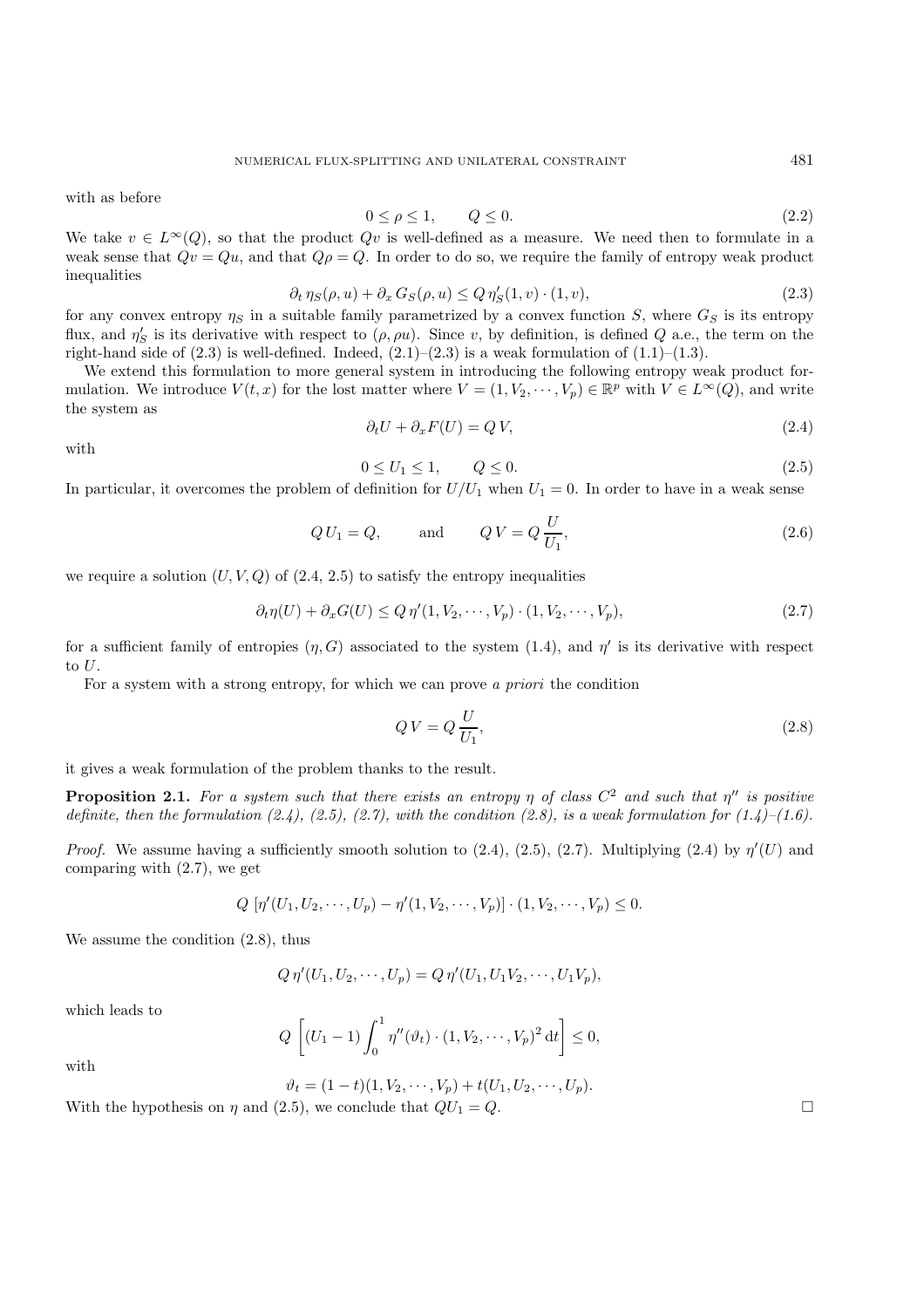**Remark 2.1.** In the case where  $(2.8)$  is satisfy, only one entropy is necessary. For a problem in which the condition (2.8) is not obvious to verify, the entropy weak product can have a more complicated structure. For the isentropic gas dynamics, we notice in [4] that (2.7) for  $S(x) = x^2/2$  is enough to have a weak formulation for  $Qu = Qv$  and  $Q\rho = Q$ . It is a open question to know how many entropies are required in the general case. In Section 5, an other example of such situation is studied.

## 2.2. **The flux-splitting scheme with constraint**

We present the numerical treatment we perform to study such hyperbolic problems. In particular, we propose a general method in which entropy schemes are still compatible with the taking into account of constraints.

We study difference schemes and having given a time-step  $\Delta t$  and an uniform grid with space increment  $\Delta x$ , we set  $\lambda = \Delta t / \Delta x$  and  $x_j = j \Delta x$ ,  $t_n = n \Delta t$ .

The schemes we study here are based on a splitting method. We first solve the conservative system

$$
\partial_t U + \partial_x F(U) = 0,\t\t(2.9)
$$

and then we perform a projection onto the constraint states

$$
\partial_t U = Q V
$$
,  $1 \le U_1 \le 1$ ,  $Q \le 0$ ,  $(1 - U_1)Q = 0$ .

The first step of the scheme is suppose to be a flux-splitting scheme, as proposed in [8], and is written as

$$
U_j^{n+1/2} - U_j^n + \lambda \left( F_{j+1/2}^n - F_{j-1/2}^n \right) = 0,
$$
\n(2.10)

with the flux

$$
F_{j+1/2}^n = F^+(U_j^n) + F^-(U_{j+1}^n),\tag{2.11}
$$

where

$$
F^{+}(U) + F^{-}(U) = F(U),
$$

which means the consistence of the numerical flux.

For the second step of the splitting, we just replace  $U_1$  by  $min(U_1, 1)$ , while  $V_i = U_i/U_1$  are unchanged for  $i = 2, \dots, p$ , that is

$$
\begin{cases}\n(U_1)_j^{n+1} = \min\left((U_1)_j^{n+1/2}, 1\right), \\
(V_i)_j^{n+1} = \frac{(U_i)_j^{n+1}}{(U_1)_j^{n+1}} = \frac{(U_i)_j^{n+1/2}}{(U_1)_j^{n+1/2}} = (V_i)_j^{n+1/2}, \quad \text{for } i = 2, \dots, p.\n\end{cases} \tag{2.12}
$$

It is consistent with the system (1.4) because setting

$$
Q_j^n = \frac{(U_1)_j^{n+1} - (U_1)_j^{n+1/2}}{\Delta t} \le 0,
$$
\n(2.13)

we have

$$
\frac{(U_i)_j^{n+1} - (U_i)_j^{n+1/2}}{\Delta t} = \frac{1}{\Delta t} \left( \frac{(U_1)_j^{n+1} (U_i)_j^{n+1/2}}{(U_1)_j^{n+1/2}} - (U_i)_j^{n+1/2} \right)
$$

$$
= Q_j^n \frac{(U_i)_j^{n+1/2}}{(U_1)_j^{n+1/2}}
$$

$$
= Q_j^n (V_i)_j^{n+1/2}.
$$
(2.14)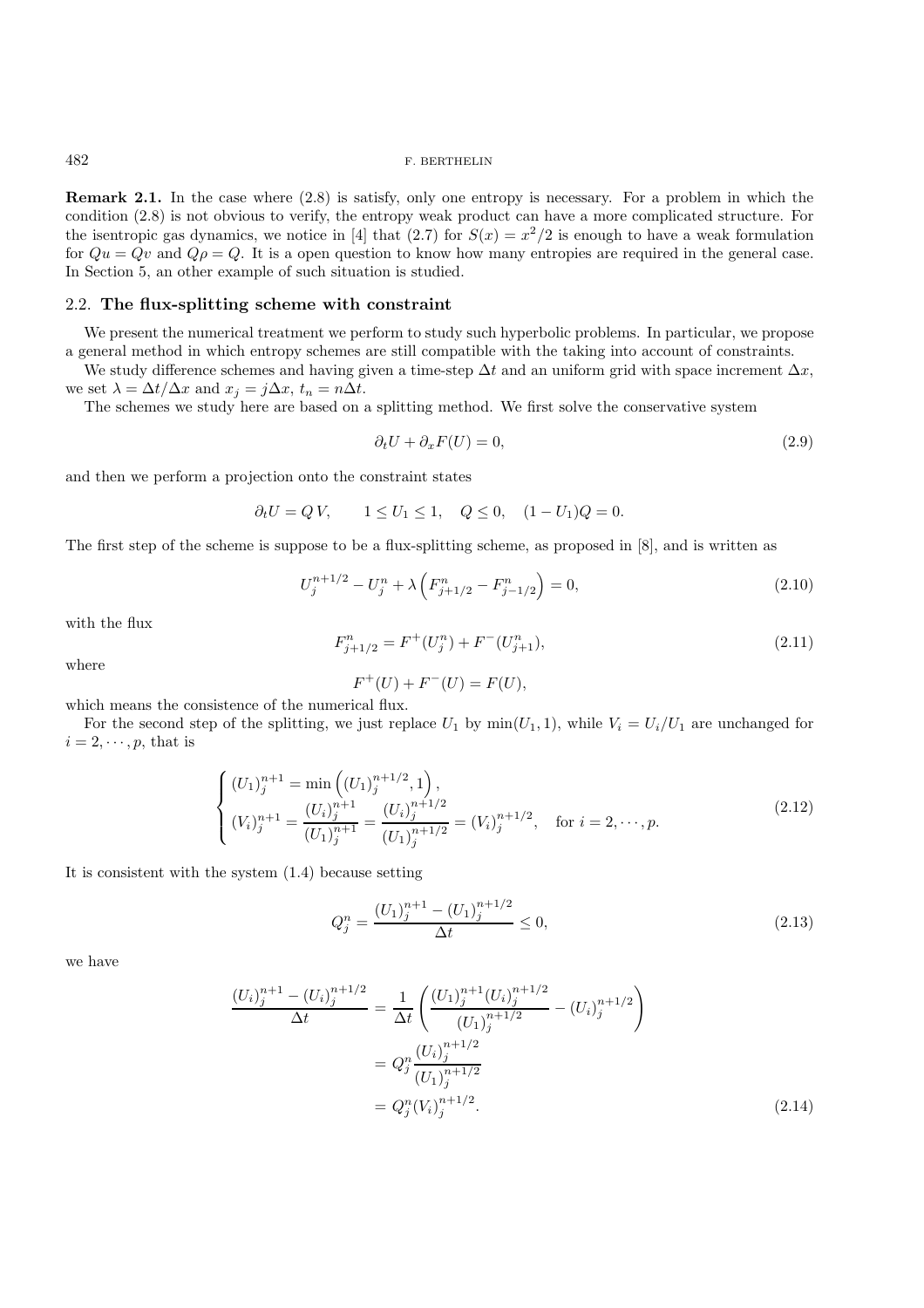We prove now that our splitting is consistent with the entropy weak product formulation  $(2.7)$ .

## 2.3. **Entropy compatibility**

We have the following result.

**Proposition 2.2.** *Any classical entropy scheme given by (2.10) which is associated to (2.9) gives an entropy scheme for (2.4) with (2.7).*

*Proof.* We assume we have a scheme which is consistent with an entropy  $\eta$ . That is to say there exists a numerical flux  $G_{j+1/2}^n$  such that

$$
\eta\left(U_j^{n+1/2}\right) - \eta(U_j^n) + \lambda\left(G_{j+1/2}^n - G_{j-1/2}^n\right) \le 0,\tag{2.15}
$$

with

We write

$$
G_{j+1/2}^n = \Phi\left(U_j^n, U_{i+j}^n\right),\,
$$

where  $\Phi$  is a function such that

$$
\Phi(V, V) = G(V), \qquad V \in \mathbb{R}^p,
$$

where G is the entropy flux associated to  $\eta$ .

η

$$
\left(U_j^{n+1}\right) - \eta(U_j^n) + \lambda \left(G_{j+1/2}^n - G_{j-1/2}^n\right) \le \eta \left(U_j^{n+1}\right) - \eta \left(U_j^{n+1/2}\right). \tag{2.16}
$$

Now if  $(U_1)_j^{n+1/2} > 1$ , then  $(U_1)_j^{n+1} = 1$ , and

$$
\eta\left(U_j^{n+1}\right) - \eta\left(U_j^{n+1/2}\right) = \eta\left(1, \frac{\left(U_2\right)_j^{n+1/2}}{\left(U_1\right)_j^{n+1/2}}, \dots, \frac{\left(U_p\right)_j^{n+1/2}}{\left(U_1\right)_j^{n+1/2}}\right) - \eta\left(\left(U_1\right)_j^{n+1/2}, \left(U_2\right)_j^{n+1/2}, \dots, \left(U_p\right)_j^{n+1/2}\right)
$$

is a first order approximation of

$$
\eta' \left(1, (V_2)^{n+1/2}_j, \cdots, (V_p)^{n+1/2}_j\right)
$$
  
\n
$$
\cdot \left(1 - (U_1)^{n+1/2}_j, (V_2)^{n+1/2}_j - (U_2)^{n+1/2}_j, \cdots, (V_p)^{n+1/2}_j - (U_p)^{n+1/2}_j\right)
$$
  
\n
$$
= \eta' \left(1, (V_2)^{n+1/2}_j, \cdots, (V_p)^{n+1/2}_j\right) \cdot \left(1, (V_2)^{n+1/2}_j, \cdots, (V_p)^{n+1/2}_j\right) (1 - (U_1)^{n+1/2}_j)
$$
  
\n
$$
= Q_j^n \Delta t \eta' \left(1, (V_2)^{n+1/2}_j, \cdots, (V_p)^{n+1/2}_j\right) \cdot \left(1, (V_2)^{n+1/2}_j, \cdots, (V_p)^{n+1/2}_j\right).
$$

The inequality (2.16) is thus a first order approximation of (2.7).  $\Box$ 

We turn now to the scalar case  $(p = 1)$  for which the situation with a constraint is similar than without.

# 2.4. **Scalar case**

For a flux  $F \in C^1(\mathbb{R}, \mathbb{R})$ , we have to study

$$
\begin{cases}\n\partial_t U + \partial_x F(U) = Q, \\
0 \le U \le 1, \quad Q \le 0, \\
\partial_t |U - k| + \partial_x (\text{sgn}(U - k)(F(U) - F(k))) \le Q, \qquad \forall k \in [0, 1],\n\end{cases}
$$
\n(2.17)

with an initial data  $U(0, x) = U^0 \in L^1(\mathbb{R})$ .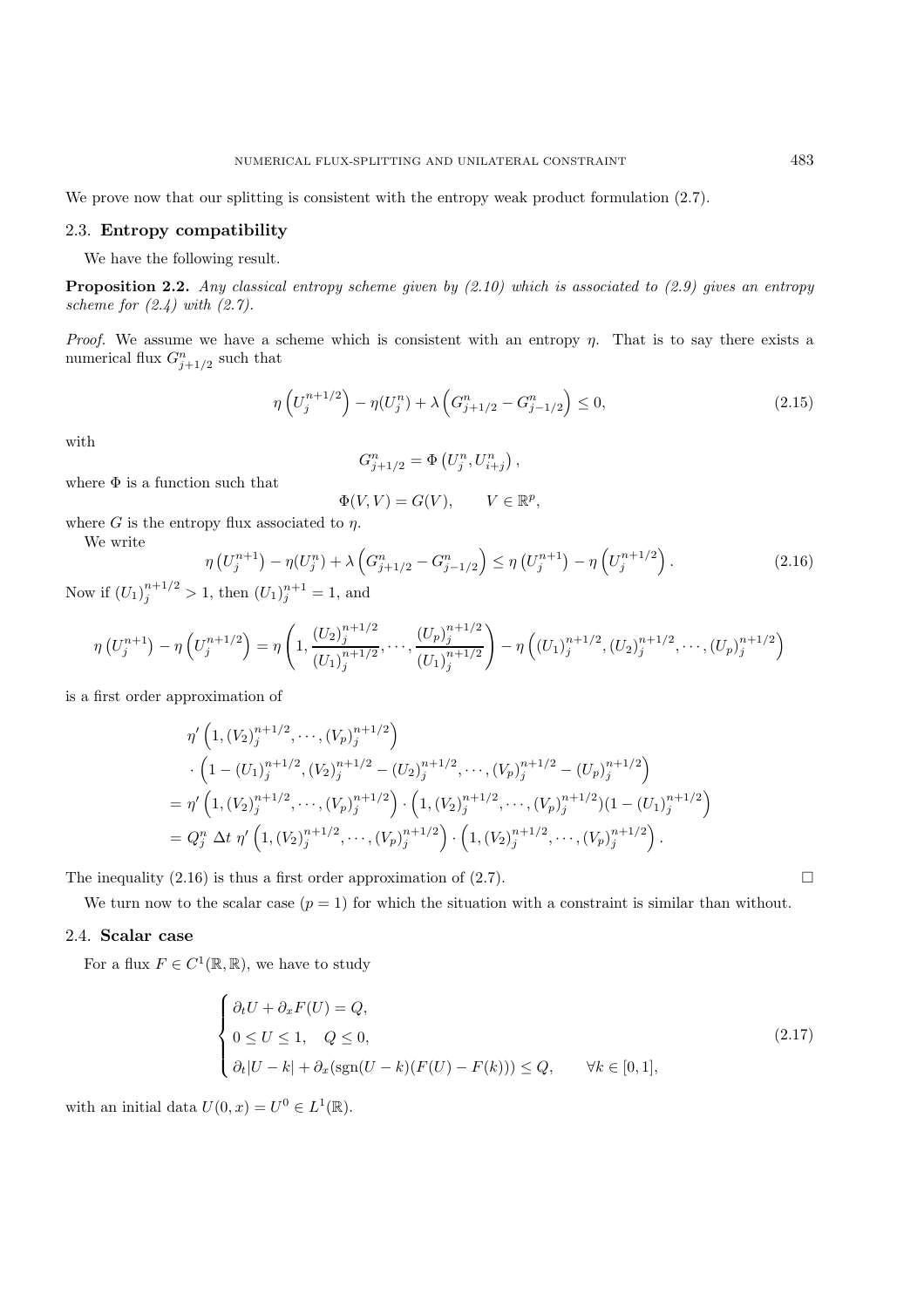We notice that we just have to consider the entropy condition for  $k \in [0, 1]$ , instead of  $k \in \mathbb{R}$ , because of the constraint  $0 \leq U \leq 1$ .

It is well-known that the classical problem

$$
\begin{cases}\n\partial_t U + \partial_x F(U) = 0, \\
\partial_t |U - k| + \partial_x (\text{sgn}(U - k)(F(U) - F(k))) \le 0, \quad \forall k \in \mathbb{R},\n\end{cases}
$$
\n(2.18)

has an unique solution for  $U^0 \in L^1(\mathbb{R}) \cap L^{\infty}(\mathbb{R})$ , which satisfy besides

$$
\operatorname*{essinf}_y U^0(y) \le U(t,x) \le \operatorname*{esssup}_y U^0(y), \ \ \text{a.e.} \ x \in \mathbb{R}.
$$

Thus for an initial data  $U^0 \in L^1(\mathbb{R}) \cap L^{\infty}(\mathbb{R})$  such that  $0 \leq U^0 \leq 1$ , the solution of  $(2.18)$  is a solution of  $(2.17)$ with  $Q=0$ .

Furthermore in this case, the problem with a constraint is in fact the same than without. Indeed, we have the following result, due to  $[18]$  which comes from Kružkov argument  $[16]$ .

**Proposition 2.3** (Lévi). *There is uniqueness for the problem (2.17) in*  $L^1(\mathbb{R})$ .

**Remark 2.2.** For a numerical treatment of the scalar case, we can use for example a classical method as Lax-Friedrichs, Engquist-Osher with a CFL condition  $\lambda ||F'||_{L^{\infty}([0,1])} \leq 1$  in order to assure  $0 \leq U_j^n \leq 1$  for the approximate solution and the convergence to the entropy solution.

## 3. Euler isentropic

In this section, we study in more details the case of isentropic gas dynamics. In particular, we obtain a numerical scheme which is entropy consistant for the system with unilateral constraint and we prove its convergence to an entropy solution using compensated compactness.

## 3.1. **Theoretical result**

We first recall the main theoretical results obtain in [4]. The measure Q could contain Dirac distributions in time, thus we consider weak solutions for this problem. The following existence result was proved.

**Theorem 3.1** (Berthelin, Bouchut). Let  $\rho^0 \in L^1(\mathbb{R})$  *such that*  $0 \leq \rho^0 \leq 1$  *and*  $u^0 \in L^{\infty}(\mathbb{R})$ *. Then there exists* (ρ, u, Q, v) *with regularities*

$$
\rho \in L_t^{\infty}(0, \infty; L_x^{\infty}(\mathbb{R}) \cap L_x^1(\mathbb{R})),
$$
\n(3.1)

$$
u \in L_t^{\infty}(0, \infty; L_x^{\infty}(\mathbb{R})),
$$
\n(3.2)

$$
Q \in \mathcal{M}([0,\infty[\times\mathbb{R}), \quad v \in L^{\infty}(Q), \tag{3.3}
$$

*satisfying for all*  $\varphi \in \mathcal{D}([0,\infty[\times \mathbb{R}),$ 

$$
\int_0^\infty \int_{\mathbb{R}} [\rho \partial_t \varphi + \rho u \partial_x \varphi] dt dx + \int_{\mathbb{R}} \rho^0(x) \varphi(0, x) dx = - \int_{[0, \infty[} \int_{\mathbb{R}} \varphi Q, \tag{3.4}
$$

$$
\int_0^\infty \int_{\mathbb{R}} \left[ \rho u \partial_t \varphi + (\rho u^2 + p(\rho)) \partial_x \varphi \right] dt \, dx + \int_{\mathbb{R}} \rho^0(x) u^0(x) \varphi(0, x) \, dx = - \int_{[0, \infty[} \int_{\mathbb{R}} \varphi Q v, \tag{3.5}
$$

*and (2.2, 2.3).*

Stability result of the solutions comes in particular from the following result.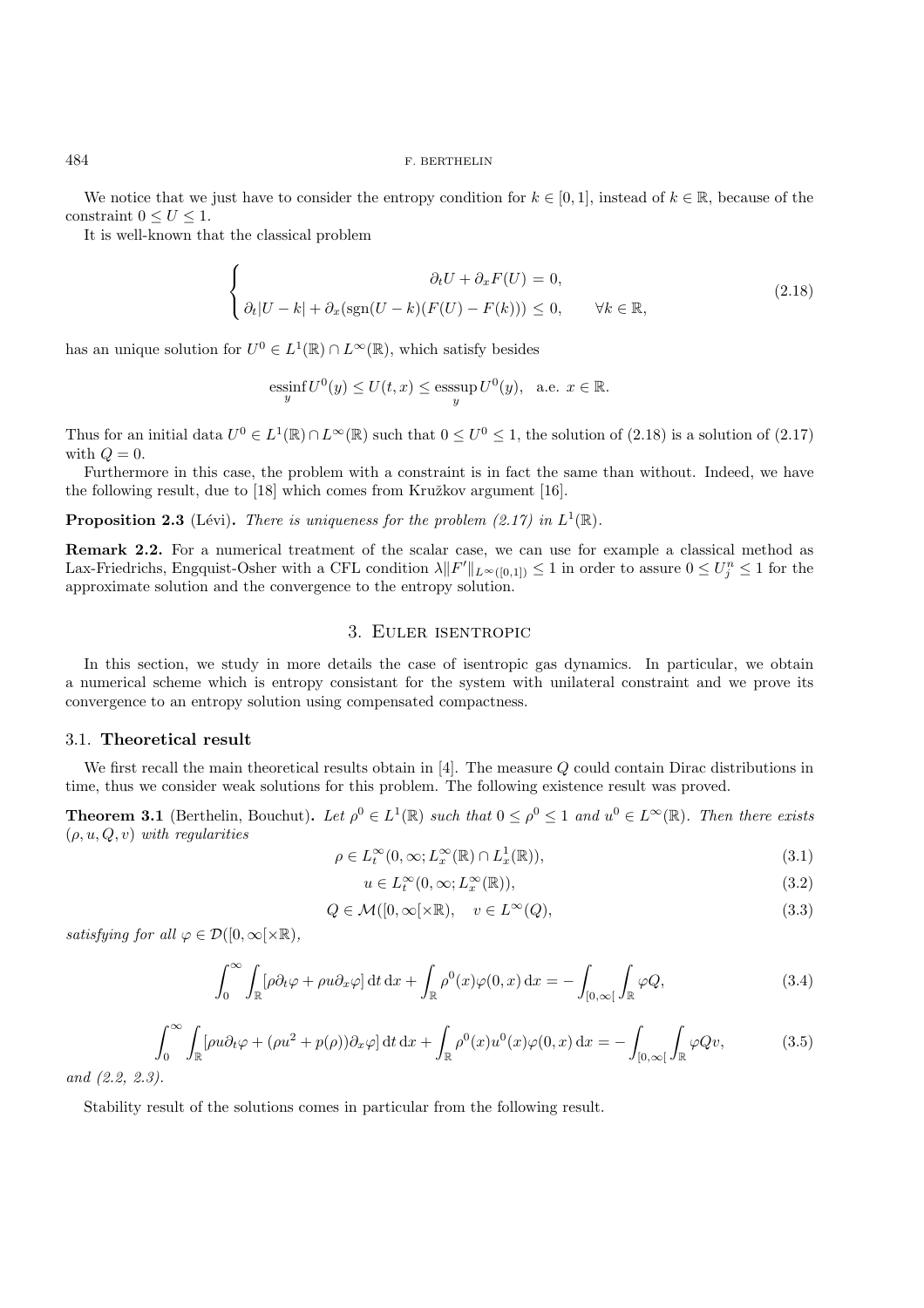**Lemma 3.2.** Let  $Q_n$  be nonpositive measures and  $v_n \in L^{\infty}(Q_n)$ . If  $(Q_n)_{n \geq 0}$  is a sequence bounded in  $\mathcal{M}_{\text{loc}}([0,\infty[\times\mathbb{R})$  and  $(\|v_n\|_{L^{\infty}(Q_n)})_{n\geq 0}$  is bounded, then there exists a measure  $Q$  and a function  $v \in L^{\infty}(Q)$ *such that after extraction of a subsequence,*  $Q_n \rightharpoonup Q$ ,  $Q_n v_n \rightharpoonup Qv$  and  $Q_n S(v_n) \rightharpoonup Q^S \le Q S(v)$  *for any convex function* S*.*

We turn now to our scheme in this special case and prove its convergence to a solution of the theoretical problem.

### 3.2. **Flux-splitting scheme with constraint**

We have to detail more precisely the splitting method of Section 2 in this particular system. For the first step, we use a flux-splitting scheme to solve the isentropic gas dynamics, and for the second step we replace  $\rho$ by  $\min(\rho, 1)$ , while u is unchanged.

**First step:** We solve the isentropic system

$$
\begin{cases} \partial_t \rho + \partial_x (\rho u) = 0, \\ \partial_t (\rho u) + \partial_x (\rho u^2 + \kappa \rho^\gamma) = 0. \end{cases}
$$
 (3.6)

We use the notation  $U = (\rho, \rho u)$ . The flux of the system is here  $F(U) = (\rho u, \rho u^2 + \kappa \rho^{\gamma})$ . We consider the flux-splitting scheme proposed in [8], which has the property to be entropy compatible. This scheme writes

$$
U_j^{n+1/2} - U_j^n + \lambda \left( F_{j+1/2}^n - F_{j-1/2}^n \right) = 0,
$$
\n(3.7)

with the flux

$$
F_{j+1/2}^n = F^+(U_j^n) + F^-(U_{j+1}^n),\tag{3.8}
$$

where

$$
F^{+}(U) = \int_{\xi \ge 0} \xi \left( 1, (1 - \theta)u + \theta \xi \right) \left( a_{\gamma} \rho^{\gamma - 1} - (\xi - u)^2 \right)_{+}^{\frac{1 - \theta}{2\theta}} d\xi, \tag{3.9}
$$

$$
F^{-}(U) = \int_{\xi \le 0} \xi \left( 1, (1 - \theta)u + \theta \xi \right) \left( a_{\gamma} \rho^{\gamma - 1} - (\xi - u)^2 \right)_{+}^{\frac{1 - \theta}{2\theta}} d\xi, \tag{3.10}
$$

with  $a_{\gamma} = 2\sqrt{\gamma\kappa}/(\gamma - 1)$ ,  $\gamma \in ]1, 3[$ . We notice that  $F(U) = F^+(U) + F^-(U)$ . The Maxwellian which leads to this kinetic decomposition of the flux gives a BGK model which is compatible with all entropies and tends at the relaxation limit to the system of Euler isentropic with all entropies (see  $[2, 3, 6]$  and  $[7]$ ) for more details).

The scheme can be rewritten as

$$
U_j^{n+1/2} = \frac{1}{2} \left( U_{j-1/2}^+ + U_{j+1/2}^- \right),
$$

with

$$
U_{j-1/2}^{+} = U_j^{n} - 2\lambda (F^{+}(U_j^{n}) - F^{+}(U_{j-1}^{n})),
$$

and

$$
U_{j+1/2}^- = U_j^n - 2\lambda (F^-(U_{j+1}^n) - F^-(U_j^n)).
$$

**Second step:** We perform a projection onto the constraint states

$$
\begin{cases} \partial_t \rho = Q, \\ \partial_t (\rho u) = Qu, \end{cases} \quad 1 \le \rho \le 1, \quad Q \le 0, \quad (1 - \rho)Q = 0. \tag{3.11}
$$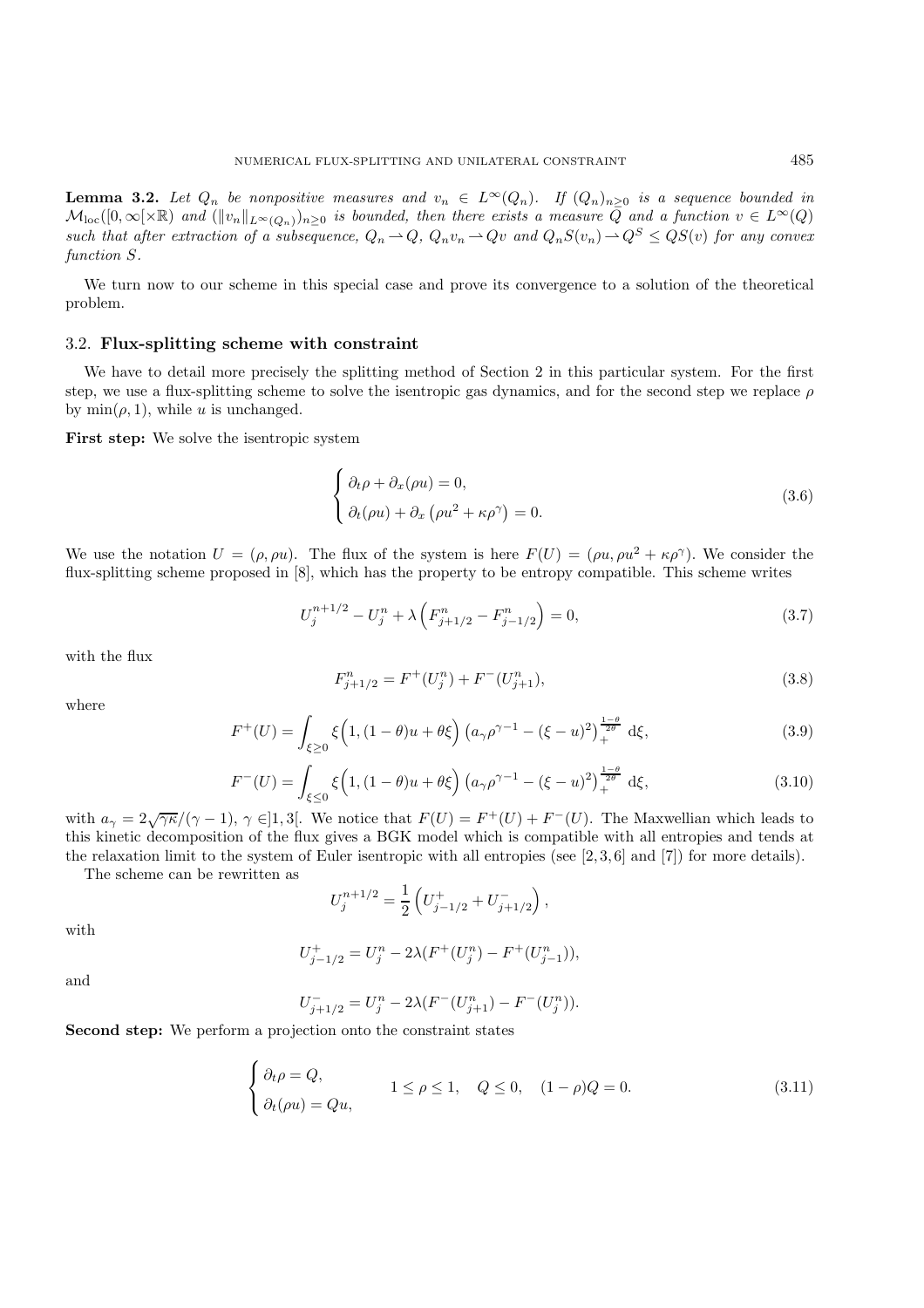We take

$$
\begin{cases}\n\rho_j^{n+1} = \min\left(\rho_j^{n+1/2}, 1\right), \\
u_j^{n+1} = u_j^{n+1/2},\n\end{cases} \tag{3.12}
$$

and we set

$$
Q_j^n = \frac{\rho_j^{n+1} - \rho_j^{n+1/2}}{\Delta t} \le 0.
$$
\n(3.13)

As noted in Section 2, this splitting is consistant with the system. We prove now the convergence of this scheme to an entropy solution.

### 3.3. **Formulation of the scheme with Riemann problems**

For scalar conservation laws, to establish a convergence result for a scheme, we mainly use TVD and  $L^{\infty}$ stability properties. For a system, the compactness of the approximated solutions of the scheme do not come from BV estimates and we rather use compensated compactness techniques. The property of  $L^{\infty}$  stability can be obtain using invariant domains.

We refer to [12] for the convergence to scalar equations, to [8,9] for the convergence to the system of Euler and to [17] for the convergence in the case of regular systems.

One tool of our proof is the existence of global solution to the Riemann problem with *arbitrary* left and right states. The corresponding result we use is proved in [8], for the Riemann problem associated to the system

$$
\partial_t w + \partial_x F^{\pm}(w) = 0,\tag{3.14}
$$

with the flux  $F^{\pm}$  defined by (3.9),

**Theorem 3.3** (Chen, LeFloch)**.** *The Riemann problem with arbitrary left and right states for the system (3.14) admits a globally defined solution composed of two elementary waves that are either a shock wave or a rarefaction wave.* Each shock wave with speed  $\sigma$  connecting the left state  $U_l$  with the right state  $U_r$  satisfies the entropy *inequality*

$$
\sigma(\eta(U_r) - \eta(U_l)) - (G(U_r) - G(U_l)) \ge 0,
$$

*for any convex entropy-entropy flux pair* (η, G) *of the system (3.6). Furthermore, the system admits bounded and convex invariant regions for the Riemann problem.*

We notice that the associated CFL condition is here

$$
\sup |u \pm \sqrt{\gamma \kappa} \rho^{\theta} | \lambda \le \frac{1}{2} \cdot
$$

We now define our approximated solution  $U_{\Delta}$ . Let  $U^0 = (\rho^0, \rho^0 u^0)$  be an initial data such that

$$
\rho^0 \in L^1(\mathbb{R}), \qquad 0 \le \rho^0 \le 1, \qquad u^0 \in L^\infty(\mathbb{R}). \tag{3.15}
$$

We set  $t_0 = 0$  and we consider the discretization of the initial data as

$$
U_{\Delta}(0,x) = \frac{1}{\Delta x} \int_{x_{j-1/2}}^{x_{j+1/2}} U^0(y) \, dy, \quad \text{for } x \in ]x_{j-1/2}, x_{j+1/2}[.
$$

We assume that  $U_{\Delta}(t, x)$  is defined for  $t \leq t_n$ , with  $n \in \mathbb{N}$ , and we define it on later time by the following way. We note  $\tilde{U}_{\Delta}^{\pm}$  the global solution (on  $x_j, x_{j+1}$ ) of the previous theorem for the Riemann problem (3.14) with the initial data

$$
\begin{cases}\nU_j^n & \text{for } x < x_{j+1/2}, \\
U_{j+1}^n & \text{for } x > x_{j+1/2},\n\end{cases} \tag{3.16}
$$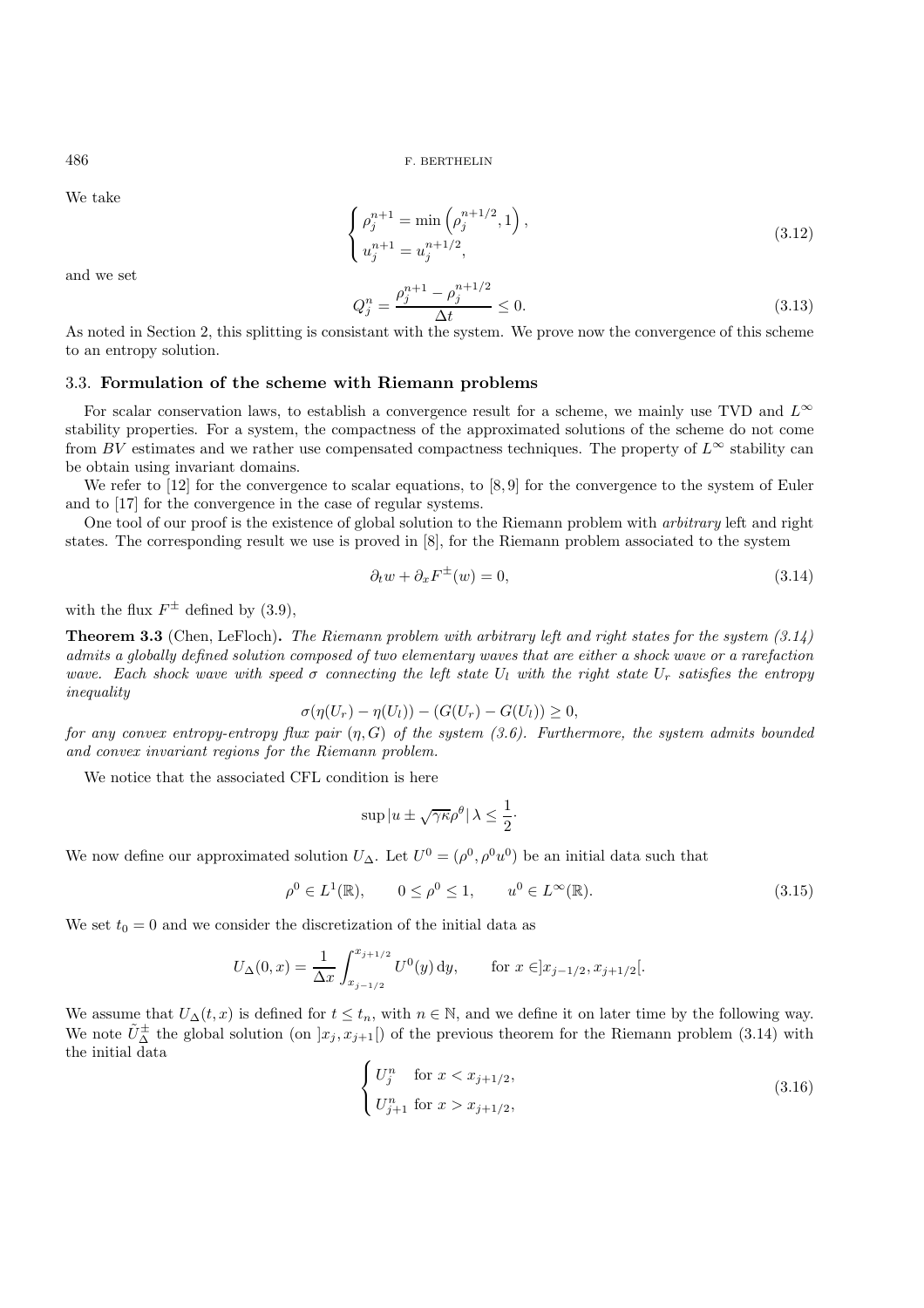where  $U_j^n$  is the averaging of  $U_{\Delta}(t_n - 0, x)$  on  $]x_{j-1/2}, x_{j+1/2}[$ . We set

$$
\tilde{U}_{\Delta} = \frac{1}{2} \left( \tilde{U}_{\Delta}^+ + \tilde{U}_{\Delta}^- \right),
$$

on  $\{x_j < x < x_{j+1}, t_n < t < t_{n+1}\}.$ 

We notice that by an integration of (3.14) and using

$$
F^+\left(\tilde{U}_{\Delta}^+\left(t,x_{j+1/2}\right)\right) = F^+(U_j^n), \qquad F^-\left(\tilde{U}_{\Delta}^-\left(t,x_{j+1/2}\right)\right) = F^-(U_{j+1}^n),
$$

we have

$$
\frac{1}{\Delta x} \int_{x_{j-1/2}}^{x_{j+1/2}} \tilde{U}_{\Delta}(t_{n+1} - 0, x) dx =
$$
\n
$$
\frac{1}{\Delta x} \int_{x_{j-1/2}}^{x_{j+1/2}} \tilde{U}_{\Delta}(t_n - 0, x) dx - \lambda \left( F^+(U_j^n) - F^+(U_{j-1}^n) + F^-(U_{j+1}^n) - F^-(U_j^n) \right),
$$

and thus

$$
U_j^{n+1/2} = \frac{1}{\Delta x} \int_{x_{j-1/2}}^{x_{j+1/2}} \tilde{U}_{\Delta}(t_{n+1} - 0, x) \, \mathrm{d}x. \tag{3.17}
$$

We set now

$$
U_j^{n+1} = \left(\rho_j^{n+1}, \rho_j^{n+1} u_j^{n+1}\right),\tag{3.18}
$$

with

$$
\rho_j^{n+1} = \min\left(1, \rho_j^{n+1/2}\right), \qquad u_j^{n+1} = u_j^{n+1/2}.
$$
\n(3.19)

If  $\rho_j^{n+1/2} > 1$ , we set

$$
U_{\Delta} = \frac{\tilde{U}_{\Delta}}{\rho_j^{n+1/2}}, \quad \text{on } \{x_{j-1/2} < x < x_{j+1/2}, \ t_n < t < t_{n+1}\},\tag{3.20}
$$

on the contrary, we set  $U_{\Delta} = \tilde{U}_{\Delta}$ .

We notice that

$$
U_j^{n+1} = \frac{1}{\Delta x} \int_{x_{j-1/2}}^{x_{j+1/2}} U_{\Delta}(t_{n+1} - 0, x) \, dx,\tag{3.21}
$$

and that a maximum principle holds for  $U_{\Delta}$  because it holds for  $\tilde{U}_{\Delta}$  from the Theorem 3.3 and (3.20) do not increase the observable values. We also have

$$
0\leq \rho_\Delta\leq 1.
$$

The sequence  $(U_j^n)$  coincide with the one of the previous section. With this formulation of the scheme *via* Riemann problems, we prove now the convergence of the numerical method.

## 3.4. **Convergence of the scheme**

We have the following result.

**Theorem 3.4.** For initial data  $\rho^0$ ,  $u^0$  with regularities (3.15), there exists  $U = (\rho, \rho u)$ ,  $Q$  and v with regu*larities*  $(3.1)$ – $(3.3)$  such that  $U_{\Delta} \to U$  *a.e. and in*  $L^1_{loc}([0, +\infty[\times \mathbb{R})]$  *as*  $\Delta \to 0$ *, where*  $(U, Q, V)$  *is an entropy solution of (3.4, 3.5) under the constraints (2.2) and (2.3).*

**Remark 3.1.** By  $\Delta \to 0$ , we mean the convergence of a sequence  $\Delta_k x \to 0$  with  $\lambda = \Delta_k t / \Delta_k x$  kept constant. Thus  $U_{\Delta} \to U$  correspond to the convergence of  $U_{\Delta_k x} \to U$  as  $k \to +\infty$ .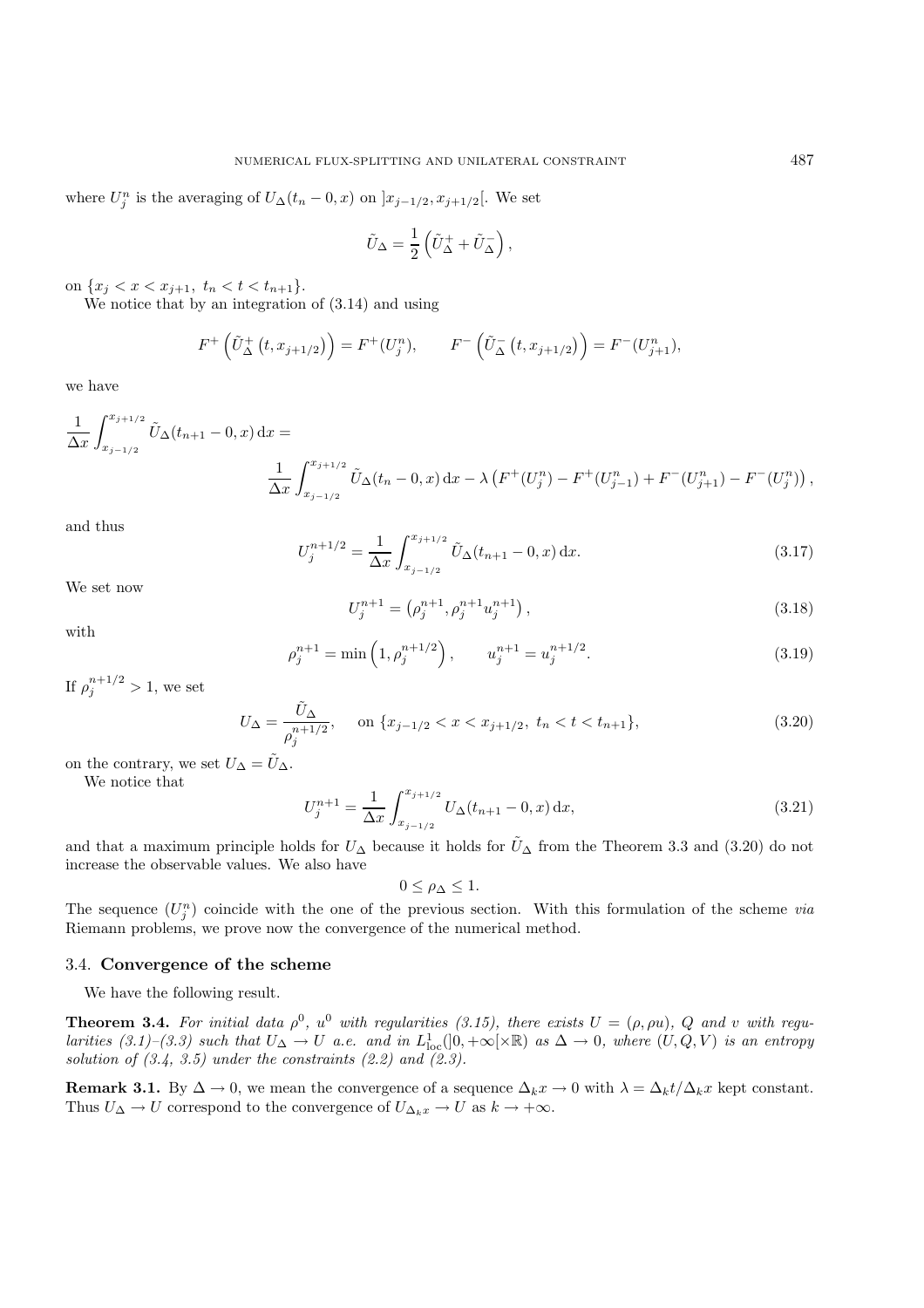*Proof.* We use the Green formula and get for any  $\varphi \in \mathcal{D}([0, t_m] \times \mathbb{R})$  with  $m \in \mathbb{N}^*$ ,

$$
\iint\limits_{[0,t_m]\times\mathbb{R}} (\eta(U_{\Delta})\partial_t\varphi + G(U_{\Delta})\partial_x\varphi) dx dt + \int_{\mathbb{R}} \varphi(0,x)\eta(U_{\Delta}(0,x)) dx = R_{\Delta}^{\eta}(\varphi) - Q_{\Delta}^{\eta}(\varphi),
$$

where

$$
R_{\Delta}^{\eta}(\varphi) = \int_0^{t_m} \sum \{\sigma[\eta] - [G]\} \varphi(t, x(t)) dt
$$
  
+ 
$$
\sum_{j,n} \int_{x_{j-1/2}}^{x_{j+1/2}} (\eta(U_{\Delta}(t_n - 0, x)) - \eta(U_j^n)) \varphi(t_n, x) dx
$$
  
+ 
$$
\int_{\mathbb{R}} \eta(U_{\Delta}(t_m, x)) \varphi(t_m, x) dx - \int_{\mathbb{R}} \eta(U_{\Delta}(0, x)) \varphi(0, x) dx,
$$
\n(3.22)

with the summation, for each  $t > 0$ , over all shock waves in  $U_{\Delta}(t)$  with location  $x(t)$ , and with

$$
Q_{\Delta}^{\eta}(\varphi) = -\sum_{n} \sum_{j; \rho_j^{n+1/2} > 1} \int_{x_{j-1/2}}^{x_{j+1/2}} (\eta(\tilde{\rho}_{\Delta}, \tilde{\rho}_{\Delta}\tilde{u}_{\Delta}) - \eta(1, \tilde{u}_{\Delta})) \varphi(t_n, x) dx,
$$
\n(3.23)

where

$$
(\tilde{\rho}_{\Delta},\tilde{\rho}_{\Delta}\tilde{u}_{\Delta})=\tilde{U}_{\Delta}.
$$

For  $\eta \in C^2$ , we have

$$
\eta(\tilde{\rho}_{\Delta}, \tilde{\rho}_{\Delta}\tilde{u}_{\Delta}) - \eta(1, \tilde{u}_{\Delta}) = \eta'(1, \tilde{u}_{\Delta}) \cdot (1, \tilde{u}_{\Delta})(\tilde{\rho}_{\Delta} - 1) + \int_0^1 (1 - z)\eta''(\vartheta_z) \cdot (1, \tilde{u}_{\Delta})^2(\tilde{\rho}_{\Delta} - 1)^2 dz,
$$

with  $\vartheta_z = [z\tilde{\rho}_{\Delta} + (1-z)](1, \tilde{u}_{\Delta})$ . Now

$$
Q_{\Delta}^{\eta}(\varphi) = \sum_{n} \sum_{j; \rho_j^{n+1/2} > 1} \int_{x_{j-1/2}}^{x_{j+1/2}} \left[ \eta'(1, \tilde{u}_{\Delta}) \cdot (1, \tilde{u}_{\Delta}) \Delta t Q_j^n \right] \varphi(t_n, x) dx
$$

$$
- \sum_{n} \sum_{j; \rho_j^{n+1/2} > 1} \int_{x_{j-1/2}}^{x_{j+1/2}} \left[ \int_0^1 (1 - z) \eta''(\varphi_z) \cdot (1, \tilde{u}_{\Delta})^2 (Q_j^n)^2 (\Delta t)^2 dz \right] \varphi(t_n, x) dx,
$$

but for  $\eta$  providing from a positive convex, we have (see [4])

$$
\eta'(1, u) \cdot (1, u) \ge 0,
$$

and  $\eta''$  is positive definite, and thus we get that

$$
Q_{\Delta}^{\eta} \text{ are nonpositive measures.} \tag{3.24}
$$

Adapting easily [8] thanks to the sign of  $Q_{\Delta}^{\eta}$ , we obtain

$$
R_{\Delta}^{\eta} \in \text{ compact set of } H_{\text{loc}}^{-1},\tag{3.25}
$$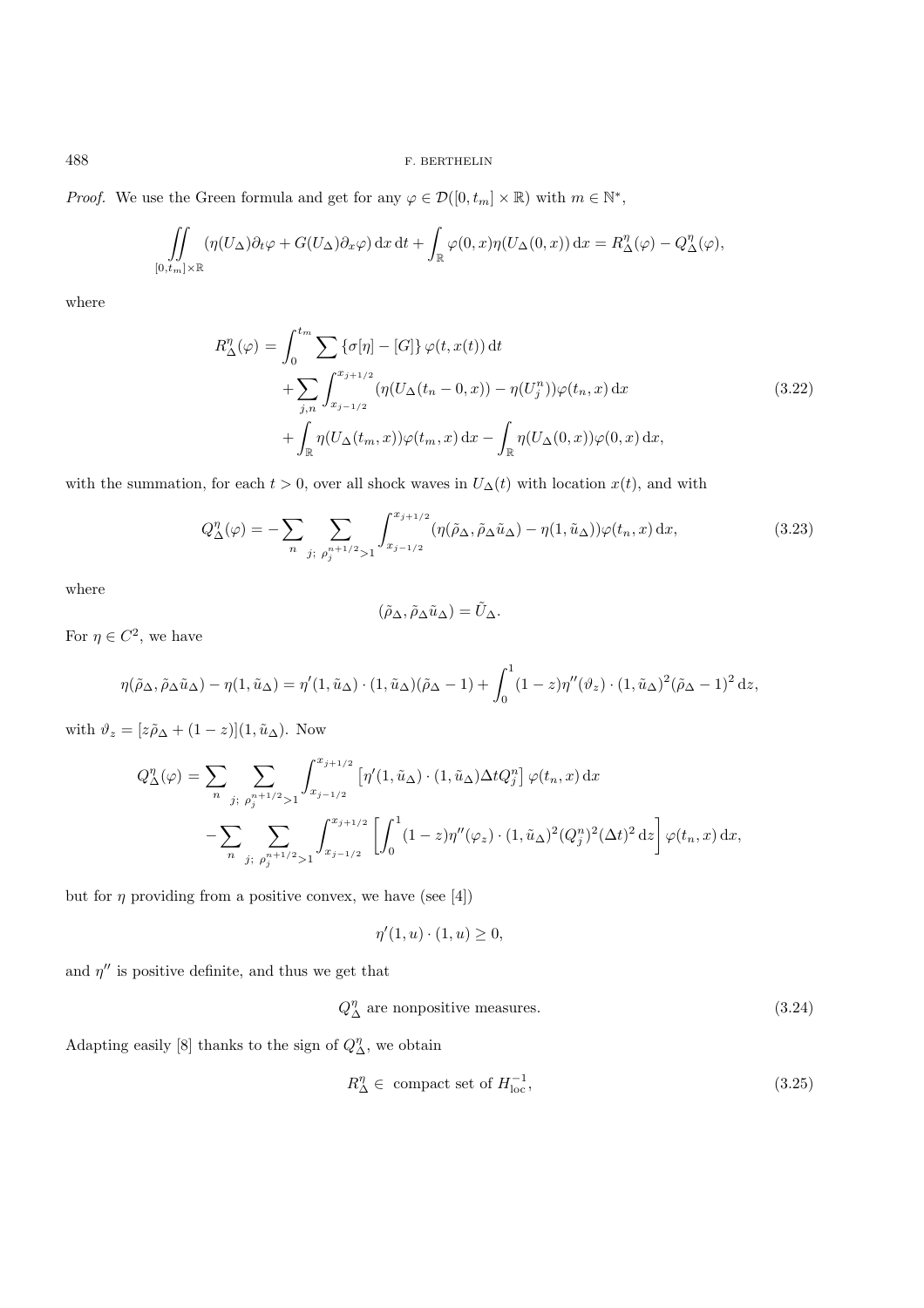and

$$
R_{\Delta}^{\eta} \to 0 \text{ in the sense of distribution, as } \Delta \to 0,
$$
\n(3.26)

for any  $C^2$  convex weak entropy pair  $(\eta, G)$ .

Using (3.25, 3.26) and the maximum principle on  $U_{\Delta}$  (which gives  $(\eta(U_{\Delta}))_{\Delta>0}$  and  $(G(U_{\Delta}))_{\Delta>0}$  bounded in  $L_{t,x}^{\infty}$ , the sequence  $(Q_{\Delta}^{\eta})_{\Delta>0}$  is bounded in the sense of distributions, thus with (3.24) we get

$$
(Q_{\Delta}^{\eta})_{\Delta>0} \text{ is bounded in the sense of measures.} \tag{3.27}
$$

We have obtained

$$
\partial_t \eta(U_\Delta) + \partial_x G(U_\Delta) = -R_\Delta^{\eta} + Q_\Delta^{\eta},\tag{3.28}
$$

with (3.25)–(3.27), then applying the compensated compactness result of [19], we get the existence of  $U \in L_{tx}^{\infty}$ such that, after extraction of a subsequence,  $U_{\Delta} \to U$  a.e. and in  $L^1_{loc}$ .

We prove now the convergence of the entropy weak product. We set

$$
Q_{\Delta} = Q_{\Delta}^{\eta_1}, \qquad \text{where } \eta_1(\rho, \rho u) = \rho,
$$
\n(3.29)

which is possible because  $\eta_1$  is an entropy for the system. We have

$$
Q_{\Delta}(\varphi) = -\sum_{n} \sum_{j; \rho_{j}^{n+1/2} > 1} \int_{x_{j-1/2}}^{x_{j+1/2}} (\tilde{\rho}_{\Delta} - 1) \varphi(t_{n}, x) dx
$$
  
= 
$$
\sum_{n} \sum_{j; \rho_{j}^{n+1/2} > 1} \left(1 - \rho_{j+1/2}^{n}\right) \int_{x_{j-1/2}}^{x_{j+1/2}} \varphi(t_{n}, x) dx,
$$

thus

$$
Q_{\Delta} = \sum_{n,j} Q_j^n \, \Delta t \, \delta_{t=t_n} \, \mathbb{1}_{]x_{j-1/2}, x_{j+1/2}[}(x) \, \mathrm{d}x.
$$

We set now

$$
v_{\Delta}(t,x) = \sum_{n,j} u_j^{n+1/2} \mathbb{1}_{]t_{n-1/2},t_{n+1/2}[}(t) \mathbb{1}_{]x_{j-1/2},x_{j+1/2}[}(x).
$$

Since  $v_{\Delta}$  is continuous on the Dirac measures of  $Q_{\Delta}$ , we can multiply these two distributions and we see that

$$
Q_{\Delta}v_{\Delta} = Q_{\Delta}^{\eta_2}
$$
, where  $\eta_2(\rho, \rho u) = \rho u$ .

Furthermore, we have

$$
Q_\Delta^\eta=Q_\Delta[\eta'(1,v_\Delta)\cdot(1,v_\Delta)]+(Q_\Delta^\eta)_2,
$$

where

$$
(Q_{\Delta}^{\eta})_2 = -\sum_{n,j} \left[ \int_0^1 (1-z)\eta''(\varphi_z) \cdot (1,\tilde{u}_{\Delta})^2 (Q_j^n)^2 (\Delta t)^2 dz \right] \mathbb{1}_{]x_{j-1/2}, x_{j+1/2}[} \delta_{t=t_n} dx \le 0.
$$

Now, from  $(3.27)$  and  $(U_\Delta)_{\Delta>0}$  bounded in  $L^\infty_{tx}$ , we apply Lemma 3.2 and get the existence of  $Q \in \mathcal{M}_{loc}([0,\infty[\times \mathbb{R})$ and  $v \in L^{\infty}(Q)$  such that, after extraction of a subsequence,

$$
Q_{\Delta} \to Q, \qquad Q_{\Delta} v_{\Delta} \to Qv,
$$
  

$$
Q_{\Delta} S(u_{\Delta}) \to Q^S \le QS(v),
$$

for any convex function S. We can improve this lemma in order to also get the convergence

$$
(Q_{\Delta}^{\eta})_2 \rightharpoonup \tilde{Q}^{\eta} \le 0,
$$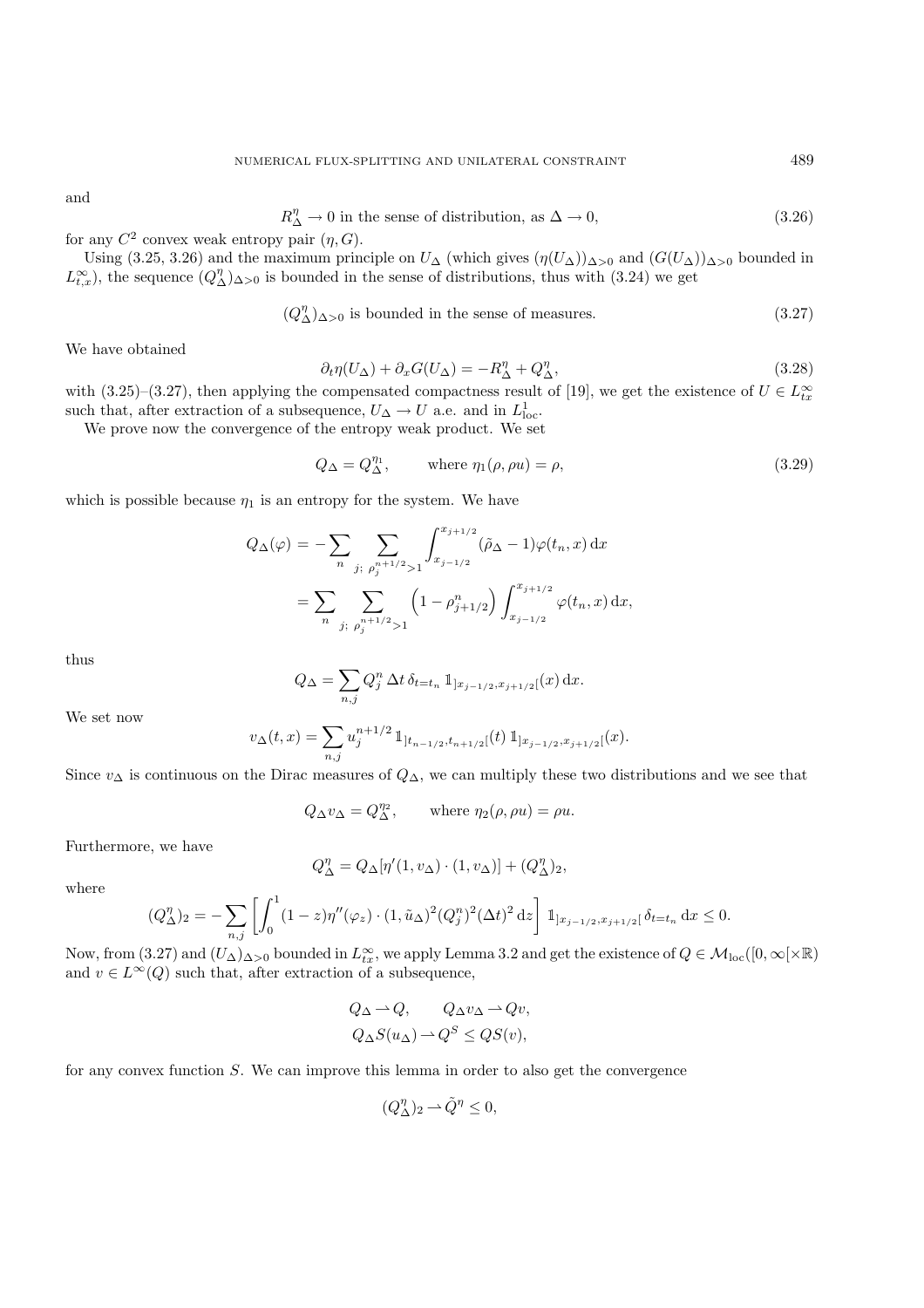for any convex function  $\eta$ . As proved in [4],  $S(v) = \eta'(1, v) \cdot (1, v)$  is convex for  $\eta$  convex, and thus

$$
Q_{\Delta}^{\eta} \rightharpoonup Q^S + \tilde{Q}^{\eta} \le Q\eta'(1, v) \cdot (1, v).
$$

We conclude now the proof of the convergence of the scheme to an entropy solution of (3.4, 3.5) under the constraints (2.2) and (2.3) by classical arguments. We notice that the constraint  $0 \leq \rho \leq 1$  comes from the similar result for  $\rho_{\Delta}$ .

**Remark 3.2.** We impose  $V = U/U_1$ , at the numerical level, nevertheless the obtained solution, at the limit  $\Delta \rightarrow 0$ , do not necessary satisfy such relation, which is a normal think because the theoretical problem is not *a priori* well posed with this relation.

## 4. Equilibrium states

In this section, we study the equilibrium states which can appear as soon as we deal with some evolution equations with a source term.

## 4.1. **Generalities**

Steady states are solutions in which the flux gradients are nonzero but exactly balanced by source term, that is in our class of systems,

$$
\partial_x F(U) = Q \cdot V,\tag{4.1}
$$

under the constraints

$$
0 \le U_1 \le 1, \qquad Q \le 0, \qquad (1 - U_1)Q = 0,\tag{4.2}
$$

and the entropy weak product inequalities

$$
\partial_x G_S(U) \le Q\eta'(1, V_2, \cdots, V_p) \cdot (1, V_2, \cdots, V_p),\tag{4.3}
$$

for a sufficient family of entropies associated to the system (2.4). When using a splitting method, the scheme may break this equilibrium and does not necessary preserve it. Sometimes, it needs a high level of approximation and a high cost to get it. Besides, these equilibrium solutions play an important part because usually when time tends to infinity, general solutions to  $(1.4)$ – $(1.6)$  might tend to  $(4.1)$ – $(4.3)$ . This notion is thus important and the subject of many works for evolution equations.

A way to study such problems is the well-balanced schemes, which reformulate the source term in order to write it as a numerical flux (see [13,14]). This technique maintains all steady states. But using exact Riemann solvers as Godunov scheme, the calculation cost is important.

An important example for the study of steady states is the Saint-Venant equation with a bottom. A kinetic study with reflexions is done in [5] which maintain the steady states and establish the convergence of the scheme. A different approach is perform in [15], adapting the value of the source term at the interface rather than its mean on the cellular.

We study in the next section the steady states for the isentropic system with constraint.

#### 4.2. **Steady states for Euler isentropic with constraint**

For the system (1.1), the steady states are solutions to

$$
\partial_x(\rho u) = Q,\tag{4.4}
$$

$$
\partial_x(\rho u^2 + \kappa \rho^\gamma) = Qv,\tag{4.5}
$$

with the constraints

$$
0 \le \rho \le 1, \qquad Q \le 0, \qquad (1 - \rho)Q = 0,\tag{4.6}
$$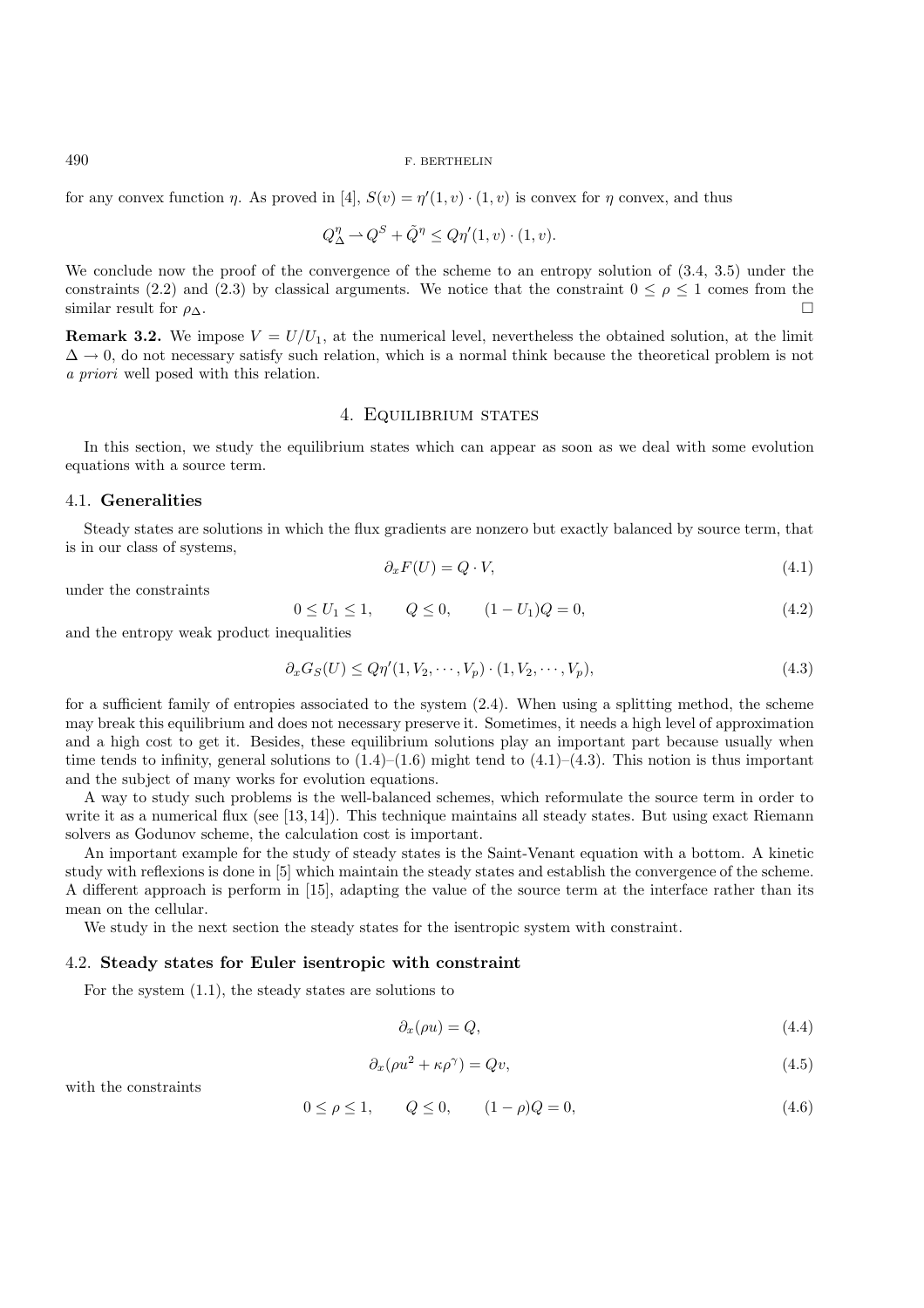and the weak entropy product

$$
\partial_x G_{w \mapsto w^2/2}(\rho, u) \le Q \eta'_{w \mapsto w^2/2}(1, v) \cdot (1, v). \tag{4.7}
$$

Indeed, we only have to ask the weak product formulation for  $S_1(w) = w^2/2$  in this case thanks to Remark 2.1. In particular the classical solutions (we mean without constraints) can satisfy it, for example

$$
\rho = \text{constant} \in [0, 1], \qquad u = \text{constant}.
$$

But there is also steady states with a nontrivial constraint, for example:

$$
\rho = 1, \quad u = \mathbb{1}_{x < 0} - \mathbb{1}_{x > 0}, \quad Q = -2\delta_0, \quad v = 0.
$$

These functions satisfy

$$
(1 - \rho)Q = 0,
$$
  
\n
$$
\partial_x G_{S_1}(\rho, u) = -2\delta_0 \left(\frac{1}{2} + \kappa \frac{\gamma}{\gamma - 1}\right),
$$
  
\n
$$
\eta'_{S_1}(1, v) \cdot (1, v) = \kappa \frac{\gamma}{\gamma - 1},
$$

and thus (4.7) is satisfy.

In fact, we could not preserve such steady states on a numerical point of view because Dirac mass can only been approximated. The following result states that there is not non-trivial steady states in  $L<sup>1</sup>$ .

**Proposition 4.1.** *Let*  $I = ]a, b[$  *be an interval of*  $\mathbb{R}$ *. Let*  $(\rho, u, v, Q)$  *be a solution to*  $(4.4) - (4.7)$  *such that*  $\rho = 1$ *on I*,  $u, v \in L^{\infty}(I)$  *and*  $Q \in L^{1}(I)$ *. Then*  $Qu = Qv = 0$  *on I.* 

*Proof.* We compute

$$
\eta'_{w \mapsto w^2/2}(1, v) \cdot (1, v) = \frac{v^2}{2} + \frac{\kappa \gamma}{\gamma - 1} \text{ on } I,
$$

and

$$
G_{w \mapsto w^2/2}(\rho, u) = \frac{1}{2}u^3 + \frac{\kappa \gamma}{\gamma - 1}u
$$
 on *I*.

Now, from (4.4), we have  $\partial_x u = Q$  on I, therefore  $u \in W^{1,1}(I)$ . As besides  $u^2 \in L^{\infty}(I)$ , we have

$$
\partial_x \left( \frac{1}{2} u^3 + \frac{\kappa \gamma}{\gamma - 1} u \right) = \left( \frac{3}{2} u^2 + \frac{\kappa \gamma}{\gamma - 1} \right) \partial_x u \text{ on } I
$$

$$
= \left( \frac{3}{2} u^2 + \frac{\kappa \gamma}{\gamma - 1} \right) Q \text{ on } I.
$$

Thus (4.7) leads to

$$
\left(\frac{3}{2}u^2 + \frac{\kappa \gamma}{\gamma - 1}\right)Q \le \left(\frac{1}{2}v^2 + \frac{\kappa \gamma}{\gamma - 1}\right)Q \text{ on } I,
$$

which is the same than

$$
3u^2Q \le v^2Q \text{ on } I.
$$
 (4.8)  
Now, from (4.5), we have  $\partial_x u^2 = Qv$  on  $I$ , therefore  $2uQ = Qv$  on  $I$ , thus using (4.8) we obtain

$$
0 \le u^2 Q \text{ on } I,
$$

and since  $Q \le 0$ , we get  $Qu = 0$  on I and also  $Qv = 0$ .

**Remark 4.1.** We reduce our study to  $\rho = 1$  because Q have to act only on this set.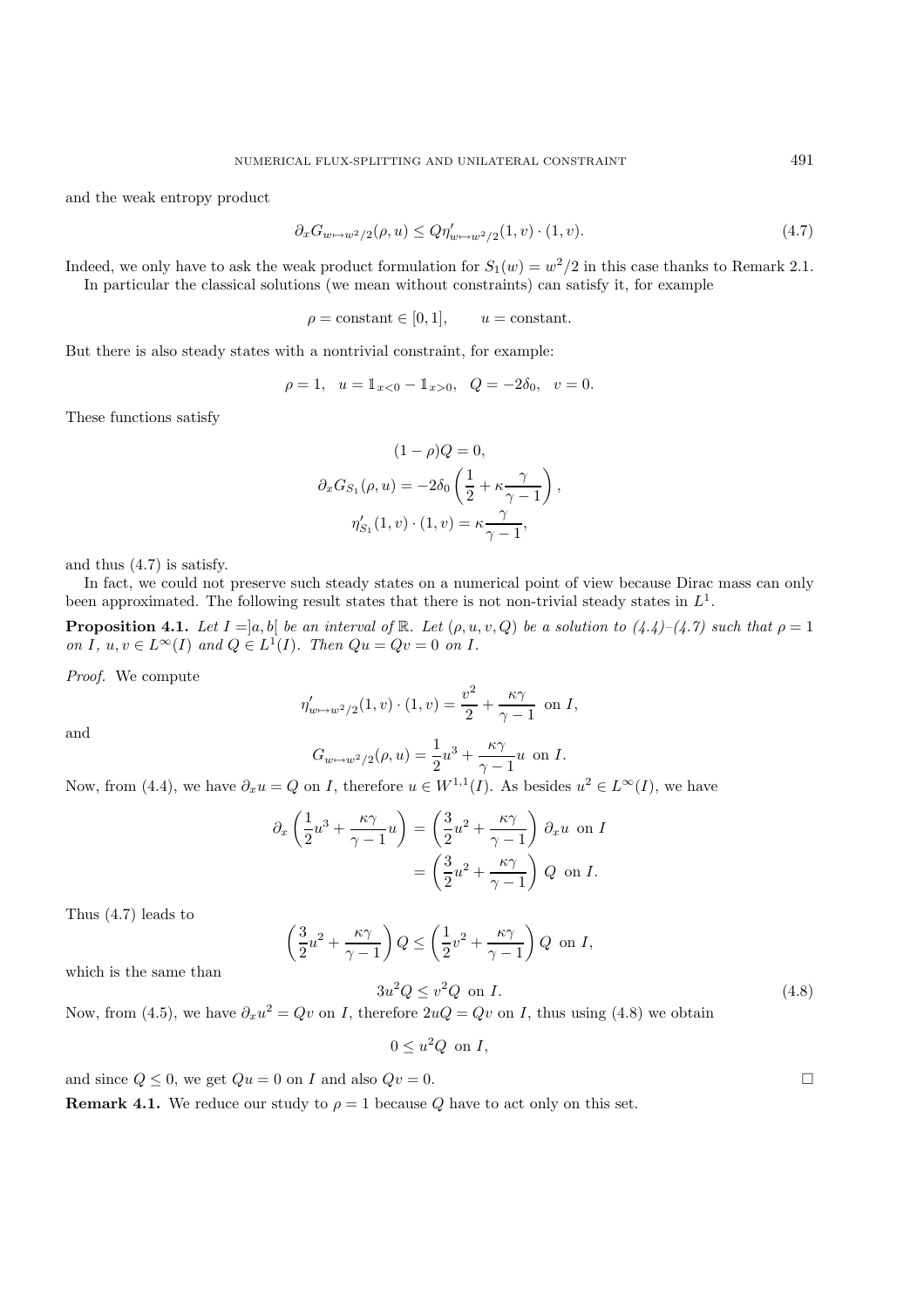## 5. Full system of gas dynamics

We study now the overflow of a river modelled by the system of full-gas dynamics. It involves the density  $\rho$ , the velocity  $u$  and the energy  $e$  of the fluid and can be written as

$$
\begin{cases}\n\partial_t \rho + \partial_x (\rho u) = Q, \\
\partial_t (\rho u) + \partial_x (\rho u^2 + p) = Q u, \\
\partial_t (\rho e) + \partial_x ((\rho e + p) u) = Q e,\n\end{cases}
$$
\n(5.1)

where  $\rho e = \rho \frac{u^2}{2} + \frac{1}{\gamma - 1} p$ , with  $\gamma > 1$ , with constraint and mass loss rate Lagrange multiplier

$$
0 \le \rho \le 1, \qquad p \ge 0, \qquad Q \le 0,\tag{5.2}
$$

and extremality relation

$$
(1 - \rho)Q = 0.\tag{5.3}
$$

Here the conservative variables are  $U = (\rho, q = \rho u, E = \rho e)$ . We have here a supplementary constraint which is the fact that the pression  $p$  has to stay nonnegative. The entropies for this system are given for any function  $S$  by

$$
\eta_S(\rho, q, E) = \rho S \left(\frac{p^{1/\gamma}}{\rho}\right). \tag{5.4}
$$

These functions are convex with respect to  $(\rho, q, E)$  for S of class  $C^1$  convex and nonincreasing.

With the variables  $w = \frac{p^{1/\gamma}}{\rho}$  and  $\sigma = p^{1-1/\gamma}$ , we have  $\eta_S(\rho, q, E) = \rho S(\omega)$ , and

$$
\partial_{\rho}\omega = -\frac{\omega}{\rho} + \frac{1}{\sigma}\frac{1}{\rho}\frac{\gamma - 1}{\gamma}\frac{u^2}{2}, \qquad \partial_{q}\omega = -\frac{\gamma - 1}{\gamma}\frac{u}{\sigma\rho}, \qquad \partial_{E}\omega = \frac{\gamma - 1}{\gamma}\frac{1}{\sigma\rho},
$$

thus we get

$$
\eta'_S(\rho,e,u)=\left(S(\omega)+\left(-\omega+\frac{1}{\sigma}\frac{\gamma-1}{\gamma}\frac{u^2}{2}\right)S'(\omega),\ -\frac{1}{\sigma}\frac{\gamma-1}{\gamma}uS'(\omega),\ \frac{1}{\sigma}\frac{\gamma-1}{\gamma}S'(\omega)\right).
$$

A weak formulation which allows to deal with the products  $Q\rho$ ,  $Qu$  and  $Qe$  is the following one:

$$
\begin{cases}\n\partial_t \rho + \partial_x (\rho u) = Q, \\
\partial_t (\rho u) + \partial_x (\rho u^2 + p) = Q \tilde{u}, \\
\partial_t (\rho e) + \partial_x ((\rho e + p) u) = Q \tilde{e},\n\end{cases}
$$
\n(5.5)

with as before

$$
0 \le \rho \le 1, \qquad p \ge 0, \qquad Q \le 0. \tag{5.6}
$$

We take  $\tilde{u}, \tilde{e} \in L^{\infty}(Q)$ , so that the products are well-defined. The vector V related to the lost quantities is here  $(1, \tilde{u}, \tilde{e})$ . We also ask that we can write  $\rho \tilde{e} = \rho \frac{\tilde{u}^2}{2} + \frac{1}{\gamma - 1} \tilde{p}$  with  $\tilde{p} \ge 0$ .

We formulate in a weak sense that  $Q\rho = Q, Q\tilde{u} = Qu, Q\tilde{e} = Qe$  using the procedure proposed in Section 2. Thus we require the family of entropy weak product inequalities

$$
\partial_t \eta_S(\rho, u, e) + \partial_x G_S(\rho, u, e) \le Q \eta'_S(1, \tilde{u}, \tilde{e}) \cdot (1, \tilde{u}, \tilde{e}),
$$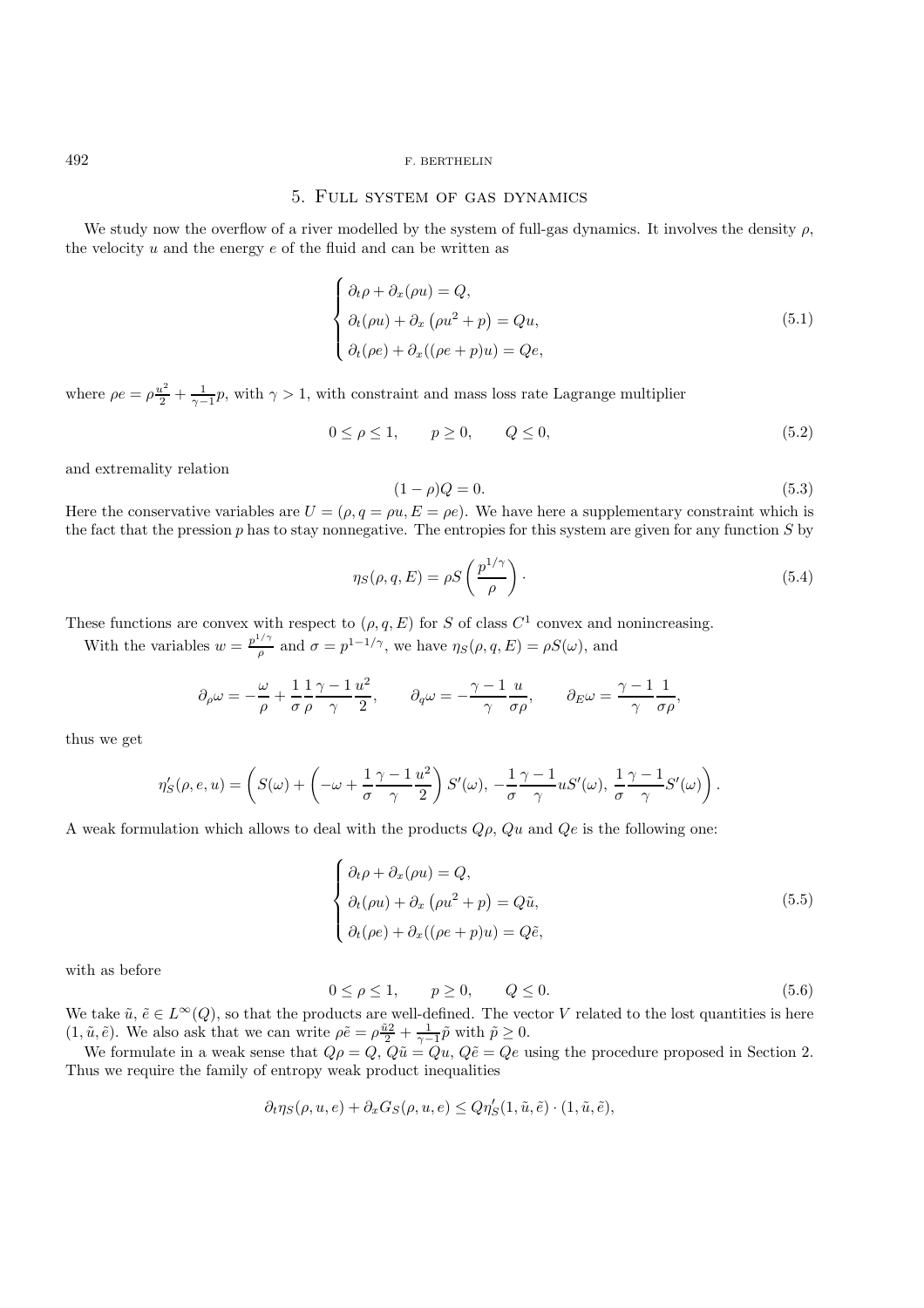which are here

$$
\partial_t \eta_S(\rho, u, e) + \partial_x G_S(\rho, u, e) \le Q \left[ S \left( \tilde{p}^{1/\gamma} \right) + S' \left( \tilde{p}^{1/\gamma} \right) \left( \frac{1 - \gamma}{\gamma} \tilde{p}^{1/\gamma} \right) \right],\tag{5.7}
$$

for any convex entropy  $\eta_s$  in a suitable family parametrized by a convex function S.

In order to see that  $(5.5)-(5.7)$  is a weak formulation of  $(5.1)-(5.3)$ , we observe first that any suitable solution to  $(5.1)$ – $(5.3)$  also solves  $(5.5)$ – $(5.7)$  with  $\tilde{u} = u$  and  $\tilde{e} = e$ . Conversely, if we have a sufficiently smooth solution to  $(5.5)$ – $(5.7)$  such that  $\rho > 0$ , then multiplying  $(5.5)$  by  $\eta'_{S}(\rho, u, e)$  and comparing the result with  $(5.7)$ , we get

$$
Q\left[S\left(\frac{p^{1/\gamma}}{\rho}\right) + S'\left(\frac{p^{1/\gamma}}{\rho}\right)\left(\frac{p^{1/\gamma}}{\rho}\left(-1+\frac{\tilde{p}}{\gamma p}\right) + (1-\frac{1}{\gamma})\frac{1}{2\sigma}(u-\tilde{u})^2\right)\right] \leq Q\left[S(\tilde{p}^{1/\gamma}) + S'(\tilde{p}^{1/\gamma})\left(\frac{1-\gamma}{\gamma}\tilde{p}^{1/\gamma}\right)\right].
$$

We use the entropy associated with  $S(v) = -\ln v$  and get

$$
0 \le Q\left[\ln\left(\frac{p^{1/\gamma}}{\rho\tilde{p}^{1/\gamma}}\right) - \frac{1}{\gamma} + \frac{\tilde{p}}{\gamma p} + \frac{\rho}{2p}(1 - \frac{1}{\gamma})(u - \tilde{u})^2\right],
$$

which can be written as

$$
0 \le Q\left[\frac{1}{\gamma}\Gamma\left(\frac{p}{\tilde{p}}\right) - \ln \rho + \frac{\rho}{2p}\left(1 - \frac{1}{\gamma}\right)(u - \tilde{u})^2\right],
$$

with  $\Gamma(x) = \ln x - 1 + 1/x$ . Now  $(1 - \frac{1}{\gamma}) > 0$  since  $\gamma > 1$ ,  $-\ln \rho \ge 0$  since  $0 < \rho \le 1$ , and  $\Gamma(x) \ge 0$  for  $x > 0$ , therefore we get that

$$
Q\,\Gamma\left(\frac{p}{\tilde{p}}\right) = 0, \qquad Q\ln\rho = 0, \qquad Q(u - \tilde{u})^2 = 0,
$$

and thus

$$
Qp = Q\tilde{p},
$$
  $Q\rho = Q,$   $Qu = Q\tilde{u}.$ 

As in the isentropic case, we see in particular that only one entropy is required to have a weak formulation. Here it is the entropy associated with  $S(v) = -\ln v$ .

The theoretical study of the problem without a constraint is not possible because there is no invariant domain (see [6]), thus the problem with constraint is similarly difficult. Nevertheless, we can perform numerical simulations in preserving the non-negativity of  $\rho$  and  $p$ .

*Acknowledgements*. This research was supported by the French-Austrian "Amadeus" programme (OAD V6) and by the Austrian START project (TEC-Y137) "Nonlinear Schrödinger and quantum Boltzmann equations".

### **REFERENCES**

- [1] F. Berthelin, Existence and weak stability for a two-phase model with unilateral constraint. *Math. Models Methods Appl. Sci.* **12** (2002) 249–272.
- [2] F. Berthelin and F. Bouchut, Solution with finite energy to a BGK system relaxing to isentropic gas dynamics. *Ann. Fac. Sci. Toulouse Math.* **9** (2000) 605–630.
- [3] F. Berthelin and F. Bouchut, Kinetic invariant domains and relaxation limit from a BGK model to isentropic gas dynamics. *Asymptot. Anal.* **31** (2002) 153–176.
- [4] F. Berthelin and F. Bouchut, Weak solutions for a hyperbolic system with unilateral constraint and mass loss. *Ann. Inst. H. Poincaré Anal. Non Linéaire* (to appear).
- [5] R. Botchorishvili, B. Perthame and A. Vasseur, Equilibrium schemes for scalar conservation laws with stiff sources. Rapport INRIA RR-3891.
- [6] F. Bouchut, Construction of BGK models with a family of kinetic entropies for a given system of conservation laws. *J. Statist. Phys.* **95** (1999) 113–170.
- [7] F. Bouchut, Entropy satisfying flux vector splittings and kinetic BGK models. *Numer. Math.* (to appear).